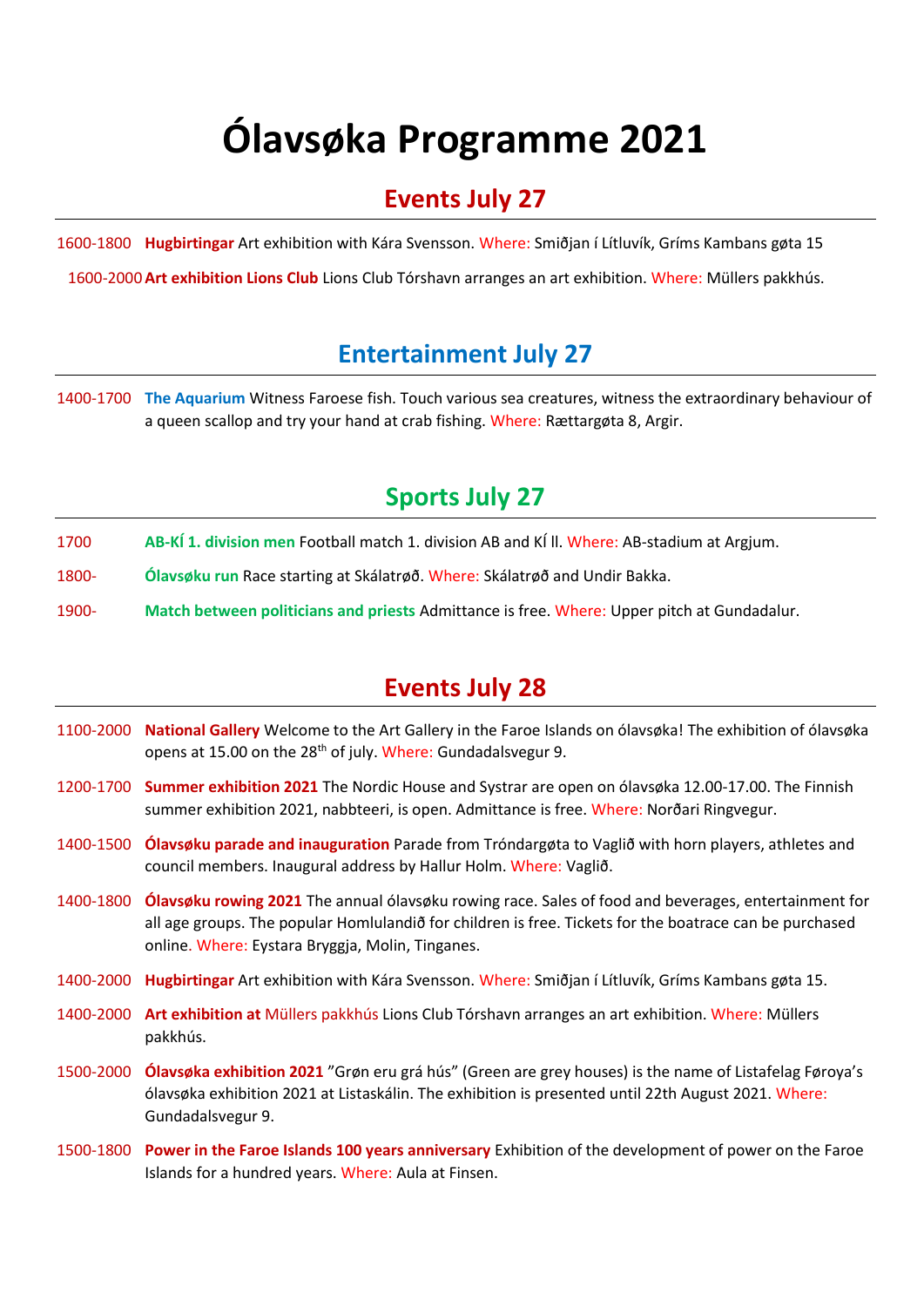- 1500-1900 **Loyst úr leikum og lagdi** Sales exhibition with home-made products. The sales exhibition is on the upper floors. Where: Müllers pakkhús, Sigmundargøta 21.
- 1500-2000 **Art exhibition** Artist Jógvan Kristiansson Glerfoss' exhibition of acryl-paintings on linen at Williamsstova. Where: N. Finsens gøta 16.
- 1600-2300 **Open house at Skansahúsið** Where: J.H. Schrøtersgøta 11
- 1700- **Salvation Army** Outdoor religious gathering. Parade from Frelsunarherinum at Tórsgøta to Vaglið. Where: Outside HNJ bookshop.
- 1700-1800 **Assembly at Føroya Háskúli** Speech by Ingi Rasmussen. Singalongs and Faroese traditional chain dance. Drinks and food. Where: Háskúlavegur 14.
- 1730- **Ernst and friends** Concert with Ernst and friends. Where: Tórshavn Cathedral.
- 1900-2000 **Outdoor religious gathering** with congregation Gleðiboð at Trappan. Where: Vágsbotnur.
- 2100- **Outdoor religious gathering** Where: Ebenezer, N. Finsens gøta 18.
- 2200-2400 **Open house at Meinigheitshúsinum** Soup is served. More information at [www.meinigheit.fo.](http://www.meinigheit.fo/) Where: Húsagøta 1
- 2300- **Salvation Army** Outdoor religious gathering. Parade from Frelsunarherinum at Tórsgøta to Vaglið. Where: Outside HNJ bookshop.

#### **Entertainment July 28**

- 1400-1500 **Ólavsøku parade and inauguration** Parade from Tróndargøta to Vaglið with horn players, athletes and council members. Inaugural address by Hallur Holm. Where: Vaglið.
- 1400-1800 **Ólavsøku rowing 2021** The annual ólavsøku rowing race. Sales of food and beverages, entertainment for all age groups. The popular Homlulandið for children is free. Tickets for the boatrace can be purchased online. Where: Eystara Bryggja, Molin, Tinganes.
- 1400-1900 **The Aquarium** Witness Faroese fish. Touch various sea creatures, witness the extraordinary behaviour of a queen scallop and try your hand at crab fishing. Where: Rættargøta 8, Argir.
- 1400-1900 **SSB open house** The scout association of Sigmundur Brestisson is welcoming guests at ólavsøka to visit Skótahøllina at Havnará. Various things will be exhibited and some scout activities will be at the infield of Skótahøllin. Where: Við Havnará.
- 1400-2100 **ATV driving** ATV driving for children. Where: Vestara bryggja.
- 1400-2100 **Go-karting** Go-karting for children. Where: Vestara bryggja.
- 1400-2100 **Paintball** Where: Vestara bryggja.
- 1400-2400 **Go-karting** Go-karting for adults. Where: Vestara bryggja.
- 1400-0100 **Kiwanis lottery** Kiwanis sales of raffle tickets at Áarvegur in the day and at Vágsbotn in the evening. Where: Áarvegur, Vágsbotn.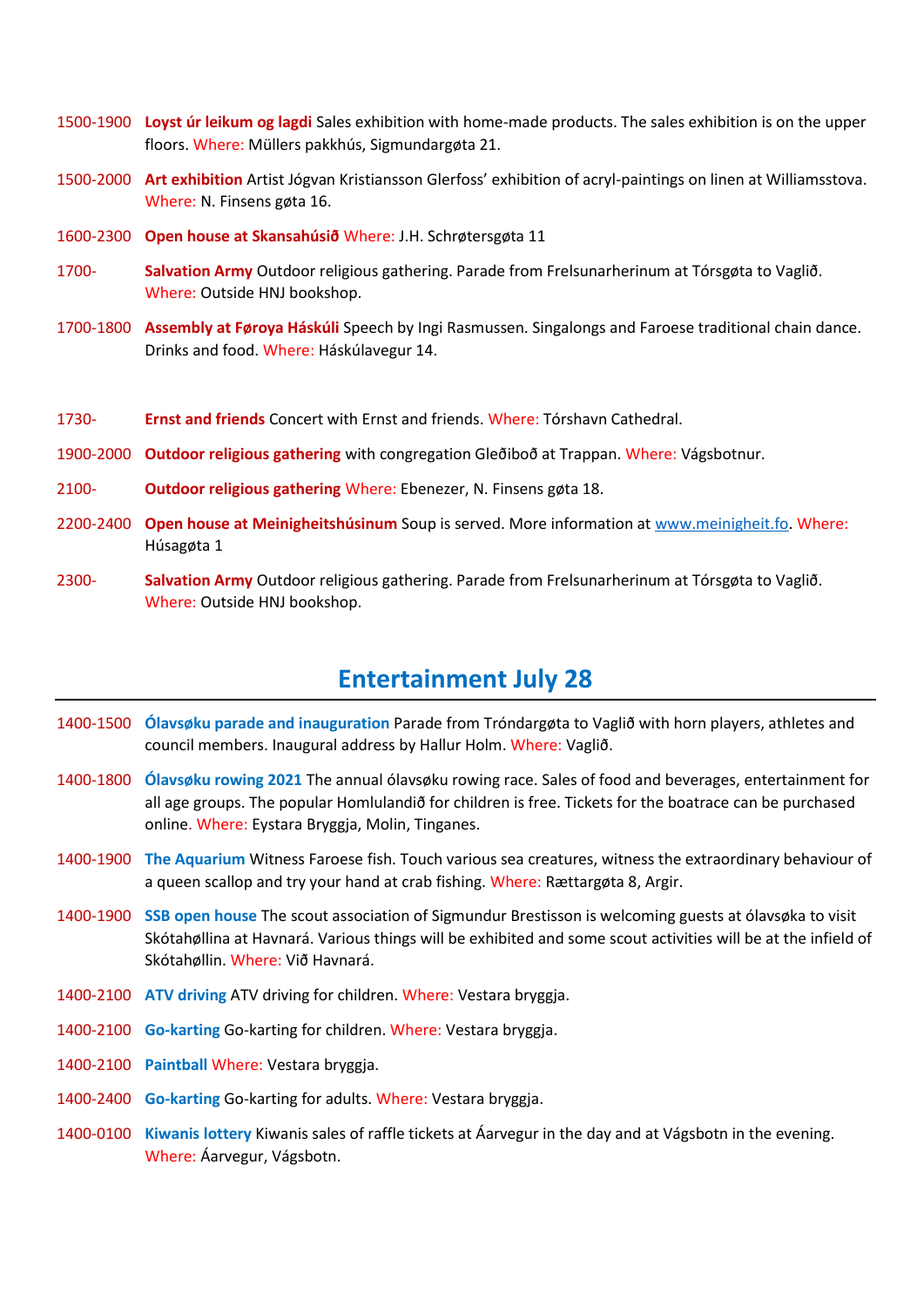- 1500-1800 **The model of Tinganes and Reyni** Birgar Johannesen's model of Tinganes and Reyni is exhibited. Where: Perlan.
- 1500 **Rógvi and the kite** Act for children at Grasagarður. Where: Grasagarður at the city center.
- 1600 **Trøllapætur** Act for children at Perlutúni. Where: Perlutún, Tórsgøta.
- 1600-1700 **Ráðhústrappan** Harmonikufelagið (Accordion association) Where: Vaglið.
- 1600-0400 **Live life (Blái Krossur)** Alcohol-free get-together for youngsters with free food, beverages and music. Where: Tórsgøta 10.
- 1700 **Lítli Klávus og Stóri Klávus** Act for children at Perlutún. Where: Perlutún, Tórsgøta.
- 1800 **Bubu** Act for children at Trappan, Vágsbotn. Where: Vágsbotn.
- 1800-1845 **Ráðhústrappan** Harmonikufelagið (Accordion association) Where: Vaglið.
- 1800- **GHM** Music by GHM at Ebenezer. Where: N. Finsensgøta.
- 1800- **Ólavsøkucabaret** Katrin Joensen-Næs directs this years ólavsøkucabaret. Where: The theatre.
- 1800- **Essabarr** Music by Ása Brynjarsdóttir at Essabarr. Where: Áarvegur.
- 1900-1945 **Ráðhústrappan** Music by Signar í Homrum og John Johannesen. Where: Vaglið.
- 1930- **Ólavsøkucabaret** Katrin Joensen-Næs directs this years ólavsøkucabaret. Where: The theatre.
- 2000-2045 **Ráðhústrappan** Sway, music performance. Where: Vaglið.
- 2000-2200 **Accordion and dance at Vágsbotn** with Jógvan Elias and friends. Where: Vágsbotnur.
- 2200-2245 **Ráðhústrappan** Music by Eyðun and Rani Nolsøe. Where: Vaglið

#### **Sports July 28**

- 1400-1800 **Ólavsøku rowing 2021** The annual ólavsøku rowing race. Sales of food and beverages, entertainment for all age groups. The popular Homlulandið for children is free. Tickets for the boatrace can be purchased online. Where: Eystara Bryggja, Molin, Tinganes.
- 1800- **Swimming competition at Vágni** After the boat race, a swimming competition will be held at bay along the pier. Where: Eystaravág
- 1800- **B36-TB** Football match in Betrideildin at the upper pitch. Where: Gundadalur.
- 1830-1930 **Ólavsøkumatch in chess** Match between Havnar Telvingarfelag and Klaksvíkar Telvingarfelag at Finsen. Admittance is free. Where: Tróndargøta 52.
- 1900-2100 **Kyndil-VÍF** The yearly handball match between Kyndil and VÍF at Høllin á Hálsi. Where: Høllin á Hálsi.

#### **Events July 29**

1000- **Service in St. Mary's Church** Where: Mariukirkjan, Mariugøta 4.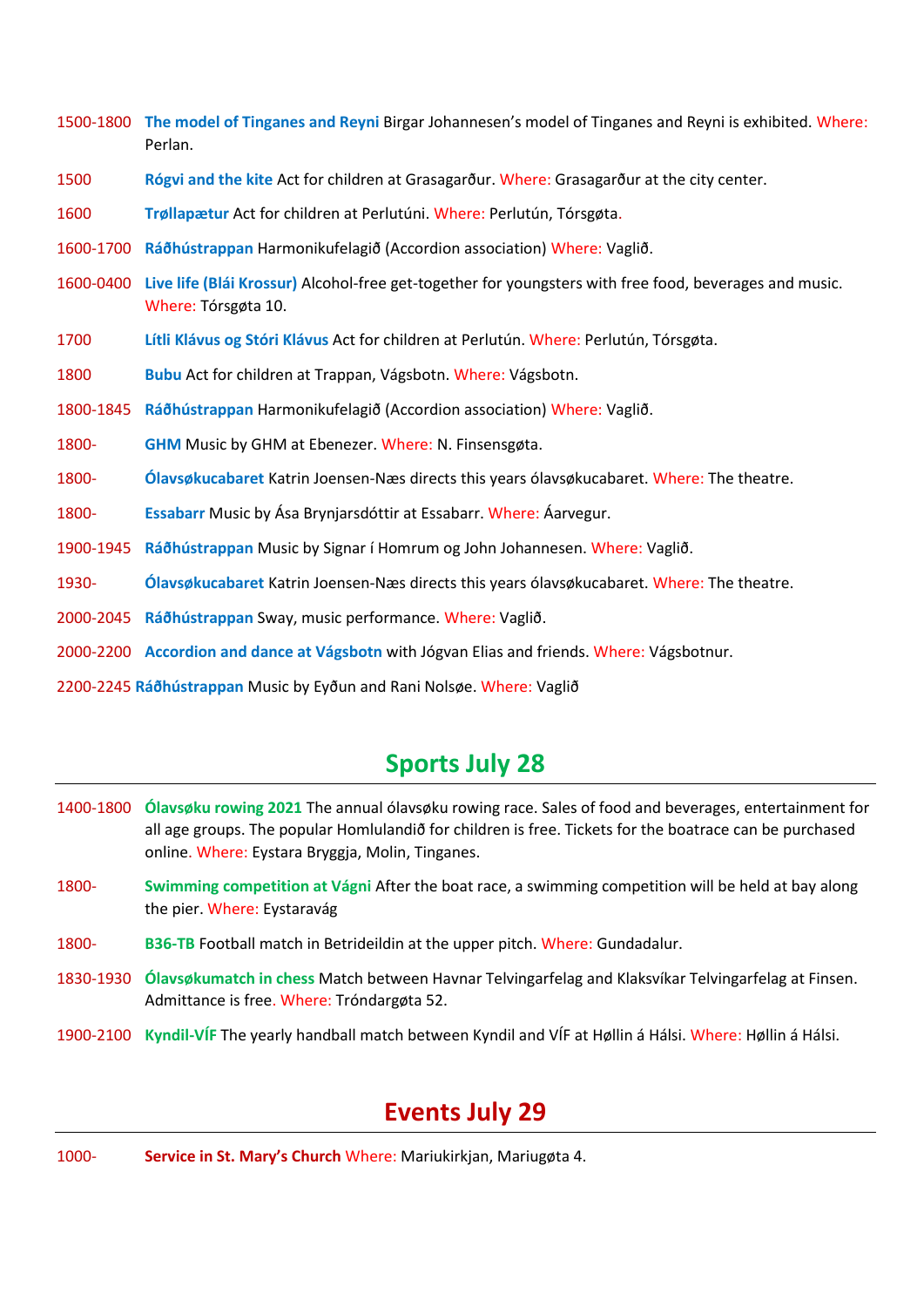- 1100-1200 **Ólavsøku church service in the Tórshavn Cathedral** with Maria Jørðdal Niclasen priest. Where: Havnar Kirkja (Tórshavn Cathedral).
- 1100-2000 **National Gallery** Welcome to the National Gallery at Ólavsøka! Where: Gundadalsvegur 9.
- 1100-2000 **Ólavsøka exhibition 2021** "Grøn eru grá hús" (Green are grey houses) is the name of Listafelag Føroya's ólavsøka exhibition 2021 at Listaskálin. The exhibition is presented until 22th August 2021. Where: Gundadalsvegur 9.
- 1200-1400 **Parade and choir song** Parade from the Tórshavn Cathedral to Tinghúsvøllin with parliament members, priets and other public servants. Where: Vaglið.
- 1200-1700 **Summer exhibition 2021** The Nordic House and Systrar are open on ólavsøka 12.00-17.00. The Finnish summer exhibition 2021, nabbteeri, is open. Admittance is free. Where: Norðari Ringvegur.
- 1400-2000 **Art exhibition at Müllers pakkhús** Lions Club Tórshavn arranges an art exhibition. Where: Müllers pakkhús.
- 1400-2000 **Hugbirtingar** Art exhibition with Kára Svensson. Where: Smiðjan í Lítluvík, Gríms Kambans gøta 15.
- 1400-2000 **Art exhibition** Artist Jógvan Kristiansson Glerfoss' exhibition of acryl-paintings on linen at Williamsstova. Where: N. FInsens gøta 16.
- 1430-1530 **Havnar Brass Band** Ólavsøkuconcert with Havnar Brass Band. Where: Vaglið, City Council.
- 1500-1700 **Tales of wool** Exhibition of objects made of wool and signature of the book "Søgur um ull" (Tales of wool) by Ása Hátún. Where: NÁM, Hoyvíksvegur 72.
- 1500-1800 **Power in the Faroe Islands 100 years anniversary** Exhibition of the development of power on the Faroe Islands for a hundred years. Where: Aula at Finsen.
- 1500-1900 **Loyst úr leikum og lagdi** Sales exhibition with home-made products. The sales exhibition is on the upper floors. Where: Müllers pakkhús, Sigmundargøta 21.
- 1600-1800 **Móttøkuhúsið is open** Tórshavnar reception house and paint gallery is open. See Tórshavnar Municipality's art collection. Where: Tróndargøta 42.
- 1600-1800 **The Town Hall is open** See the Town Council and paintings. Where: Vaglið.
- 1600-1800 **The Town Council Hall is open** See the Town Council hall and paintings. Where: Vaglið.
- 1700- **Salvation Army** Outdoor religious gathering. Parade from Frelsunarherinum at Tórsgøta to Vaglið. Where: Outside HNJ bookshop.
- 1700-2000 **Westward Ho – open ship** The schooner Westward Ho is open for the public. Where: Høgukei.
- 1700-2300 **Open house at Skansahúsið** Where: J.H. Schrøtersgøta 11
- 1900- **Assembly at Doktaragrund** Political assembly with *Unga Tjóðveldi*. Speeches and music. Where: Doktaragrund, úti á Reyni.
- 1900-2230 **Songs at Meinigheitshúsinum** Food, singing, Taborchoor from Toftir and Bergur D. Joensen priest is preaches. More information at [www.meinigheit.fo.](http://www.meinigheit.fo/) Where: Húsagøta 1.
- 2100- **Outdoor religious gathering** Where: Ebenezer, N. Finsens gøta 18.
- 2200- **Open house at Meinigheitshúsinum** Soup is served. More information at [www.meinigheit.fo.](http://www.meinigheit.fo/) Where: Húsagøta 1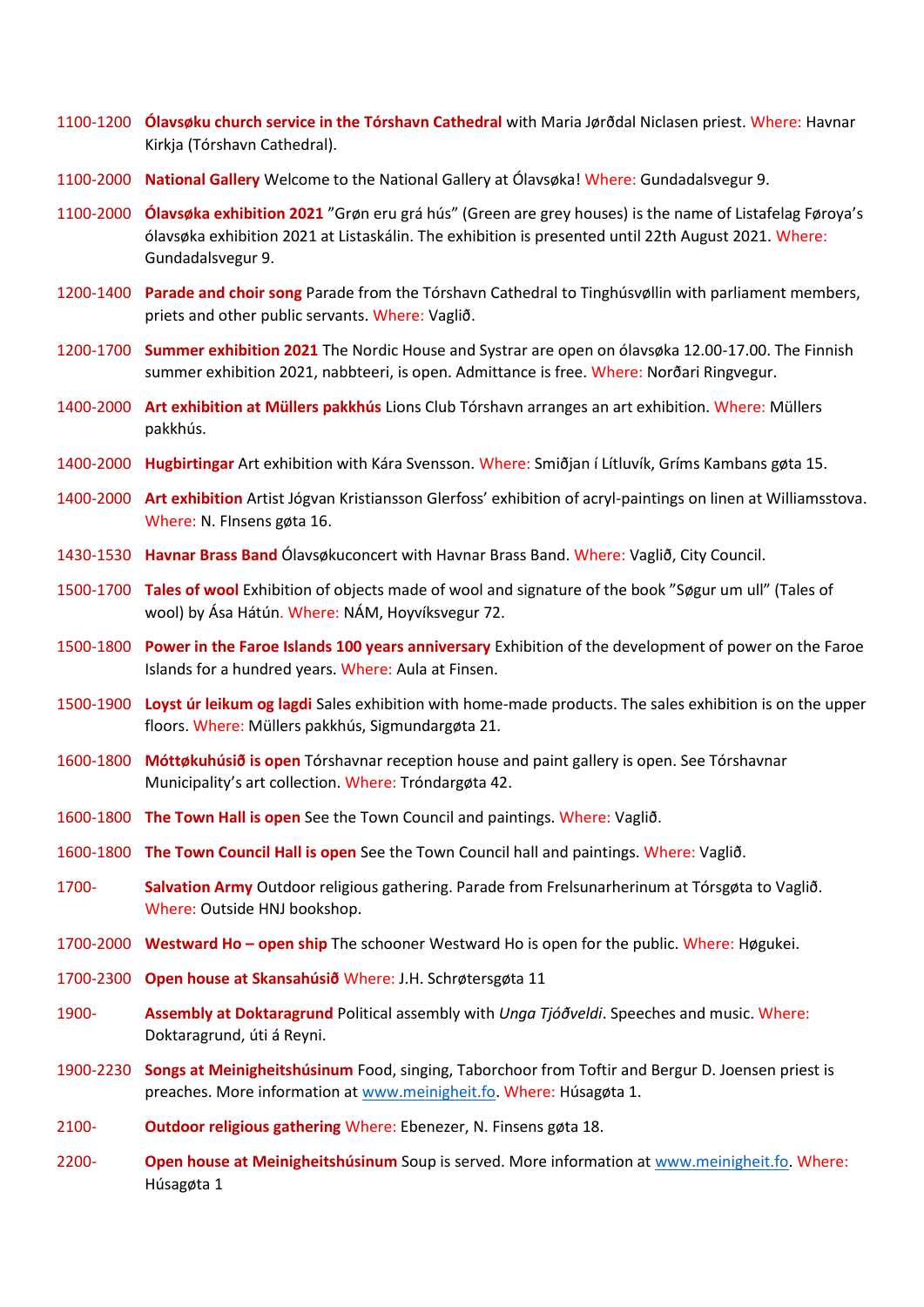2300- **Salvation Army** Outdoor religious gathering. Parade from Frelsunarherinum at Tórsgøta to Vaglið. Where: Outside HNJ bookshop.

#### **Entertainment July 29**

- 1400-1900 **The Aquarium** Witness Faroese fish. Touch various sea creatures, witness the extraordinary behaviour of a queen scallop and try your hand at crab fishing. Where: Rættargøta 8, Argir.
- 1400-1900 **SSB open house** The scout association of Sigmundur Brestisson is welcoming guests at ólavsøka to visit Skótahøllina at Havnará. Various things will be exhibited and some scout activities will be at the infield of Skótahøllin. Where: Við Havnará.
- 1400-2100 **ATV driving** ATV driving for children. Where: Vestara bryggja.
- 1400-2100 **Go-karting** Go-karting for children. Where: Vestara bryggja.
- 1400-2100 **Paintball** Where: Vestara bryggja.
- 1400-2400 **Go-karting** Go-karting for adults. Where: Vestara bryggja.
- 1430-1530 **Havnar Brass Band** Ólavsøkuconcert with Havnar Brass Band. Where: Vaglið, City Council.
- 1500 **Kæti** Act for children at Grasagarð. Where: Grasagarður in the city center.
- 1500- **Horse racing** Føroya Ríðingafelag organises horse racing in Marknagil. Where: Marknagil by oggjarvegurin..
- 1500-1800 **The model of Tinganes and Reyni** Birgar Johannesen's model of Tinganes and Reyni is exhibited. Where: Perlan.
- 1600-1700 **Ráðhústrappan** Herborg við Sandá. Where: Vaglið.
- 1600-1700 **Sway at Perlutúni** Music performance for children. Where: Perlutún, Tórsgøta.
- 1600-0100 **Kiwanis lottery** Kiwanis sales of raffle tickets at Áarvegur in the day and at Vágsbotn in the evening. Where: Áarvegur, Vágsbotn.
- 1600-0400 **Live life (Blái Krossur)** Alcohol-free get-together for youngsters with free food, beverages and music. Where: Tórsgøta 10.
- 1700 **Lítli Klávus og Stóri Klávus** Act for children at Perlutún. Where: Perlutún, Tórsgøta.
- 1800 **Bubu** Act for children at Trappan, Vágsbotn. Where: Vágsbotn.
- 1800-1845 **Ráðhústrappan** Stongum & Guttesen. Where: Vaglið.
- 1800- **Ólavsøkucabaret** Katrin Joensen-Næs directs this years ólavsøkucabaret. Where: The theatre.
- 1900-1945 **Ráðhústrappan** Uni Debess og Edward Nyholm Debess. Where: á Vaglinum.
- 1930- **Ólavsøkucabaret** Katrin Joensen-Næs directs this years ólavsøkucabaret. Where: The theatre.
- 2000-2045 **Ráðhústrappan** Hanus G. Where: á Vaglinum.
- 2000-2200 **Accordion and dance at Vágsbotn** with Jógvan Elias and friends. Where: Vágsbotnur.
- 2100- **Ólavsøkucabaret** Katrin Joensen-Næs directs this years ólavsøkucabaret. Where: The theatre.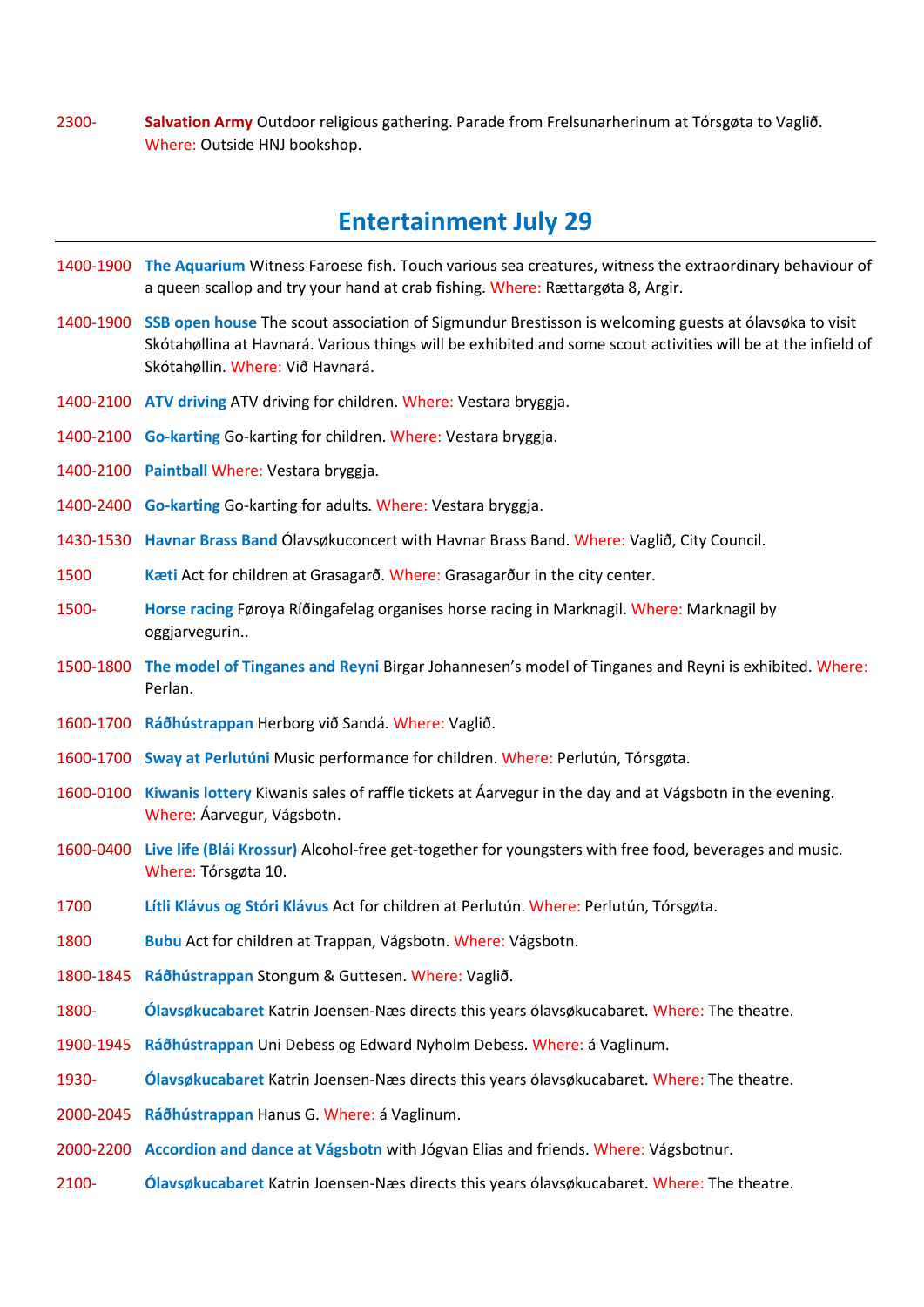2200-2245 **Ráðhústrappan** Kim Hansen og Terji Rasmussen. Where: á Vaglinum.

#### **Sports July 29**

1500- **Horse racing** Føroya Ríðingafelag organises horse racing in Marknagil. Where: Marknagil by oggjarvegurin.

#### **Events July 30**

- 1400-1800 **Hugbirtingar** Art exhibition with Kára Svensson. Where: Smiðjan í Lítluvík, Gríms Kambans gøta 15.
- 1400-1800 **Art exhibition** Artist Jógvan Kristiansson Glerfoss' exhibition of acryl-paintings on linen at Williamsstova. Where: N. FInsens gøta 16.
- 1500-1900 **Loyst úr leikum og lagdi** Sales exhibition with home-made products. The sales exhibition is on the upper floors. Where: Müllers pakkhús, Sigmundargøta 21.
- 1600-2000 **Art exhibition at Müllers pakkhús** Lions Club Tórshavn arranges an art exhibition. Where: Müllers pakkhús.

#### **Events July 31**

- 1130 **Teskandi Varðar** Matiné at Tórshavn Cathedral with Kim Kristensen, piano, and Rógva á Rógvu, drums. Where: Tórshavn Cathedral.
- 1400-1800 **Art exhibition** Artist Jógvan Kristiansson Glerfoss' exhibition of acryl-paintings on linen at Williamsstova. Where: N. FInsens gøta 16.
- 1400-1800 **Hugbirtingar** Art exhibition with Kára Svensson. Where: Smiðjan í Lítluvík, Gríms Kambans gøta 15.
- 1500-1900 **Loyst úr leikum og lagdi** Sales exhibition with home-made products. The sales exhibition is on the upper floors. Where: Müllers pakkhús, Sigmundargøta 21.